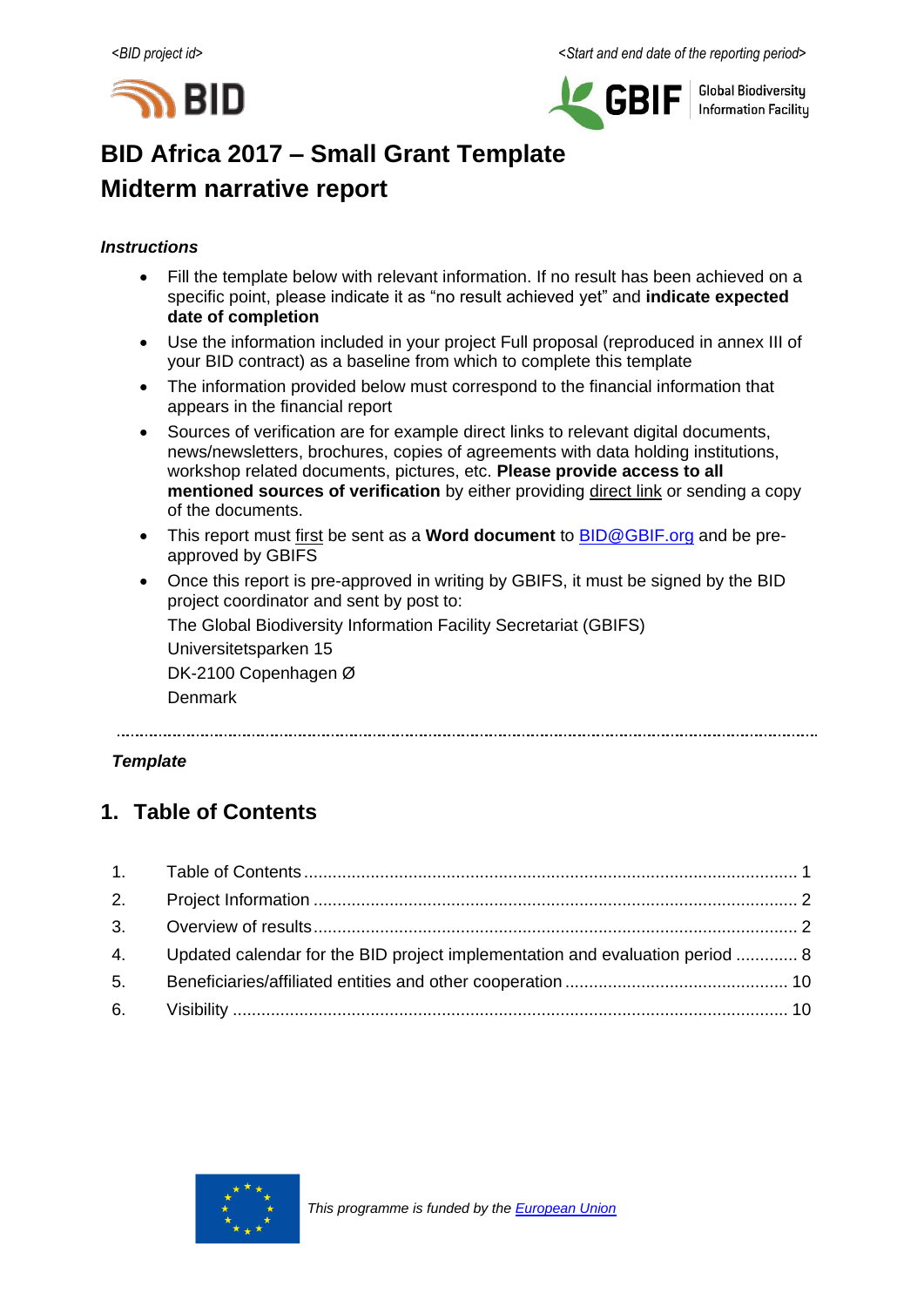



# <span id="page-1-0"></span>**2. Project Information**

- **2.1. Project Coordinator: Institution/network/agency name: Department of Zoology, University of Lagos, Akoka, Nigeria**
- **2.2. Main contact person and role: Dr. Kehinde Abike Kemabonta (PI)**
- **2.3. BID proposal identifier: BID-AF2017-0311-SMA**
- **2.4. Project title: Digitization of Species of Odonata (Damselflies and Dragonflies) of Southern, Nigeria**
- **2.5. Start date and end date of the reporting period: 01/02/2018 to 30/06/2018**
- <span id="page-1-1"></span>**2.6. Country in which the activities take place: Nigeria**

## **3. Overview of results**

#### **3.1. Executive summary**

Give a short summary of the activities implemented and the outcomes of the project for the *reporting period* (500 *words maximum)*

All data holding institutions have completed the capacity self assessment questionnaires as stipulated by the BID. The PI attended the BID Capacity Enhancement worshop which took place in South Africa in Decenber, 2017. A 3-day workshop on Digitization and Mobilization of biological data was held  $25-27$ <sup>th</sup> January and facilitated by Drs. Kemabonta (PI) and Onuminya (member of the research team). Prof Ogbogu, a member of the team, also gave a short talk on Why Odonata? The participants cut across both animal and plant biologists. The workshop was declared opened by the Vice Chancellor of the University; the Dean of the Faculty of Science was the chief host, while the Head, Department of Zoology was the host of the workshop. In all, 47 participants (excluding those present at the opening ceremony) from 9 universities across the country, 2 research institutes and 4 officers from Ministry of environment (students, scientists, insectary/museum technicians and ministry of environment representatives) were in attendance. Participants from the workshop were highly interested and ready to carry out their own digitization and publication of data in IPT. Participants at the last day were grouped into plant and animal section. They were taken to the field and taught how to sample and use GPS for georeferencing of their data. At each presentation, all participants were told that the workshop was funded by BID under GBIF. The data on odonates of southern Nigeria are to be sent for publication in GBIF website. We are awaiting acess to publish in |IPT. In all, 45 species, from 1021 odonates from Lagos and Edo States, Nigeria have been cleaned and digitized. The digitization of odonates from Oshun and Ondo states have commenced and about 2,000 data have been generated and are being digitized and cleaned.

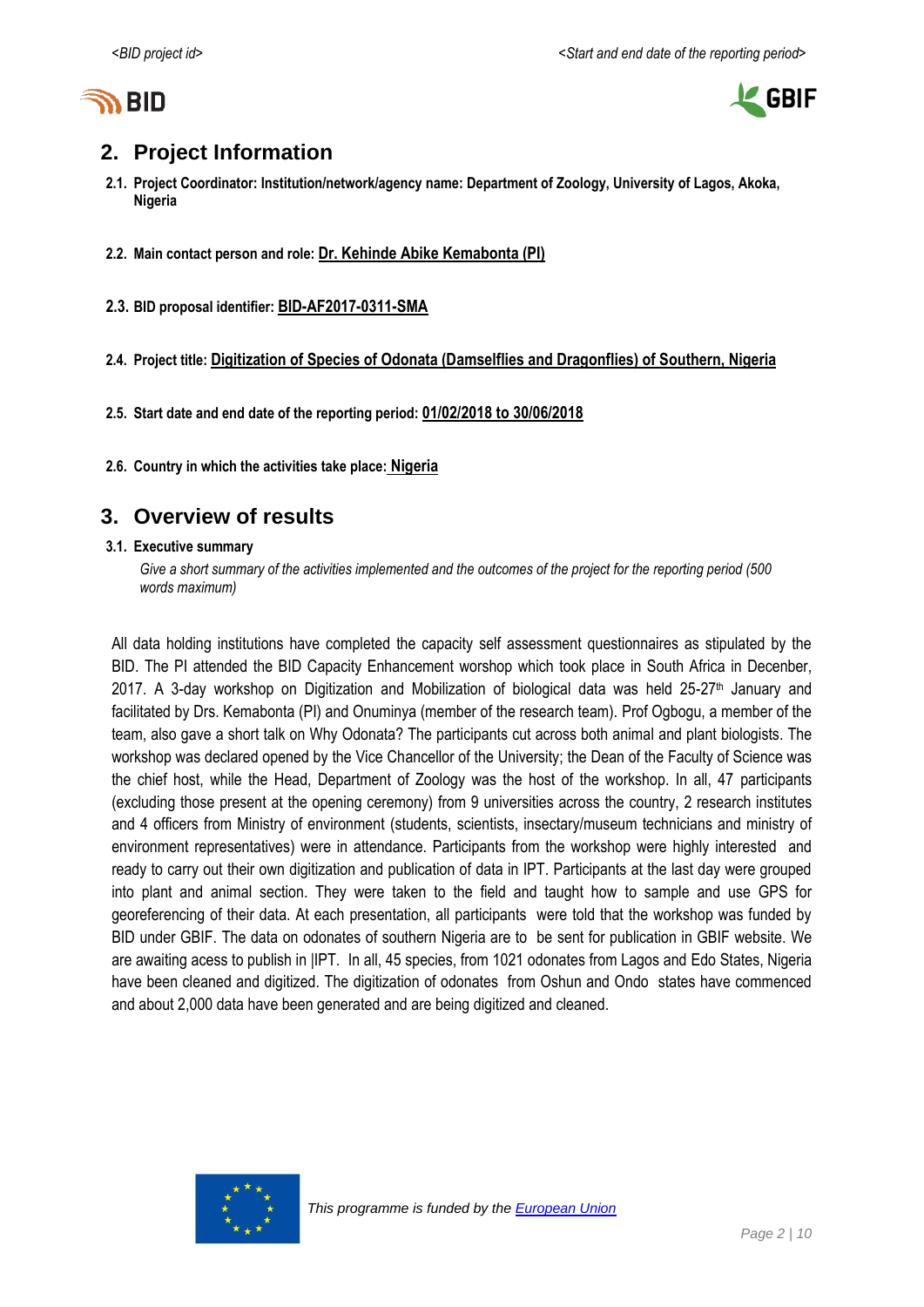



## **3.2. Progress against expected milestones:**

*Give an overview of all the expected milestones for your project from the beginning until now (see Annex IV of your contract)*

| <b>Expected milestones/activities</b>                                                                                                                                                                                                                                                                                                                              | Complete<br>d? | <b>Explanatory notes</b>                                                                                                                                                                                                                                                                                                                                                                                                                                                                                                                                                      | Sources of<br>verification                                                  |
|--------------------------------------------------------------------------------------------------------------------------------------------------------------------------------------------------------------------------------------------------------------------------------------------------------------------------------------------------------------------|----------------|-------------------------------------------------------------------------------------------------------------------------------------------------------------------------------------------------------------------------------------------------------------------------------------------------------------------------------------------------------------------------------------------------------------------------------------------------------------------------------------------------------------------------------------------------------------------------------|-----------------------------------------------------------------------------|
|                                                                                                                                                                                                                                                                                                                                                                    | Yes/No         |                                                                                                                                                                                                                                                                                                                                                                                                                                                                                                                                                                               |                                                                             |
| Completed capacity self-assessment<br>questionnaire for data holding<br>institutions<br>https://www.gbif.org/document/82785/<br>self-assessment-quidelines-for-data-<br>holding-institutions (EN)<br>https://www.gbif.org/document/82813/<br>modele-dauto-evaluation-pour-les-<br>institutions-detentrices-de-donnees<br>(FR)<br>(Early Progress report milestone) | Yes            | All data holding institutions have completed<br>the capacity self assessment<br>questionnaires as stipulated by the BID.                                                                                                                                                                                                                                                                                                                                                                                                                                                      | Completed<br>questionnai<br>res already<br>emailed to<br><b>BID</b>         |
| At least one national data publishing<br>institutions are registered with<br>GBIF.org<br>Guidelines to become a publisher:<br>https://www.gbif.org/become-a-<br>publisher<br>(Early Progress report milestone)                                                                                                                                                     | Yes            | https://www.gbif.org/publisher/bd<br>ee9e20-df5e-4ef8-a012-<br>53d2e83010e4                                                                                                                                                                                                                                                                                                                                                                                                                                                                                                   | An upload<br>of data in<br><b>IPT</b> for<br>publishing<br>has been<br>done |
| At least one person from the project<br>team has completed the certification<br>process following the BID Capacity<br>Enhancement workshop on Data<br>Mobilization organized as a part of the<br>BID programme Africa 2015 or the<br>BID programme Africa 2017<br>(Early Progress report milestone)                                                                | Yes            | The PI attendedthe BID Capacity<br>Enhancement worshop which took place in<br>South Africa.                                                                                                                                                                                                                                                                                                                                                                                                                                                                                   |                                                                             |
| Knowledge dissemination activities<br>have been scheduled following the<br>first BID Capacity Enhancement<br>workshop<br>(Early Progress report milestone)                                                                                                                                                                                                         | Yes            | A 3-day workshop on Digitization and<br>Mobilization of biological data was held 25-<br>27 <sup>th</sup> January and facilitated by Drs.<br>Kemabonta (PI) and Onuminya (member of<br>the research team). Prof Ogbogu also gave<br>a short talk on Why Odonata?<br>47 participants (excluding those present at<br>the opening ceremony) from 9 universities<br>across the country, 2 research institutes<br>and Ministry of environment including<br>students, scientists, insectary/museum<br>technicians and ministry of environment<br>representatives were in attendance. | Certificate<br>of<br>Attendance<br>was given<br>to all<br>participants      |
| At least one dataset has been<br>published to GBIF.org (Midterm                                                                                                                                                                                                                                                                                                    | Yes            | The data on odonates of southern Nigeria<br>has been sent for publication in GBIF                                                                                                                                                                                                                                                                                                                                                                                                                                                                                             | An upload<br>of data in                                                     |

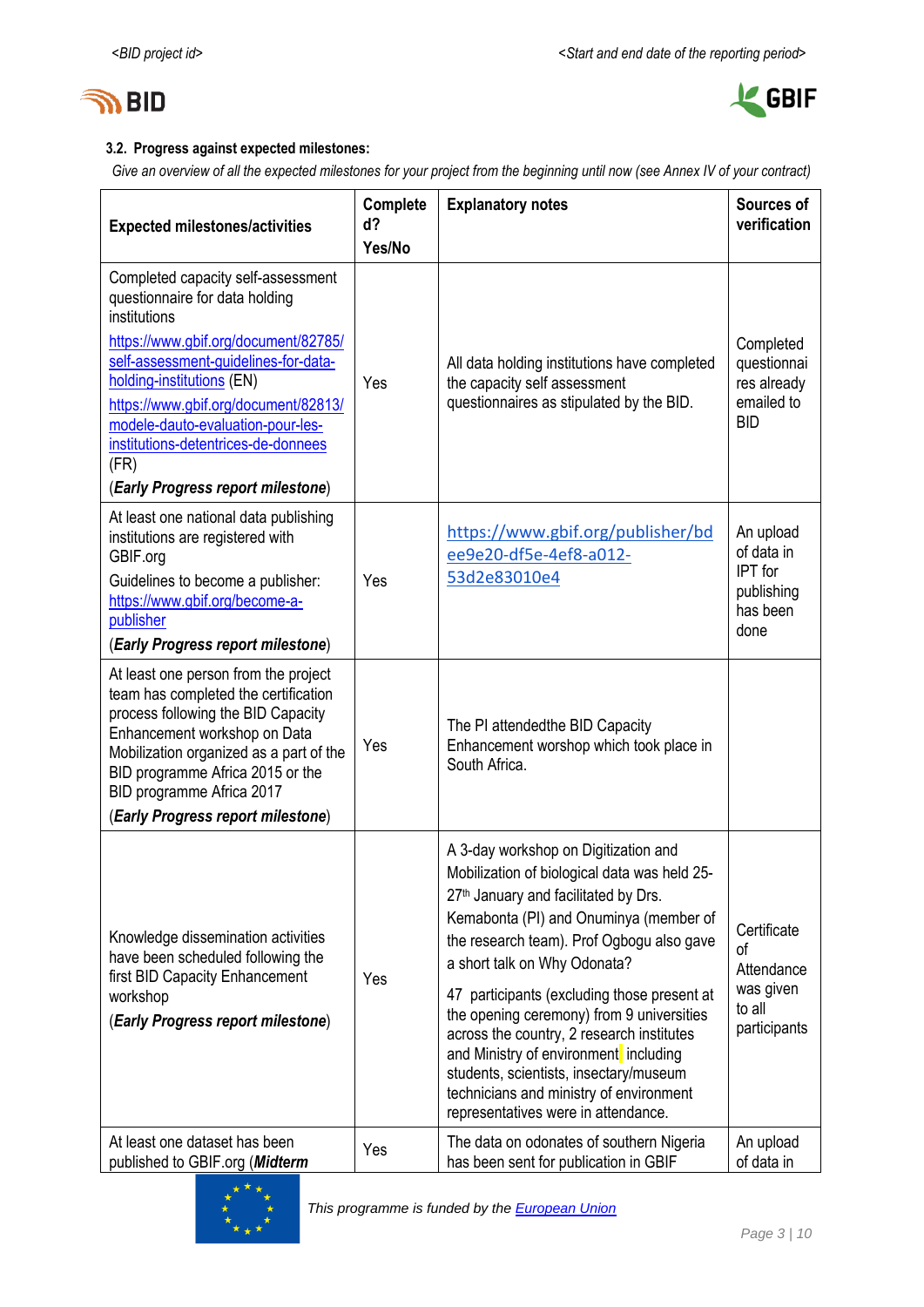



| report milestone)                                                                                                                                                          |     | website. In all, 45 species, from 1021<br>odonates have been published from Lagos<br>and Delta States, Nigeria. | <b>IPT</b> for<br>publishing<br>is to be<br>done. We<br>are waiting<br>for acess. |
|----------------------------------------------------------------------------------------------------------------------------------------------------------------------------|-----|-----------------------------------------------------------------------------------------------------------------|-----------------------------------------------------------------------------------|
| The data users identified in the full<br>proposal have documented their<br>intended use of the mobilized data<br>and provided early feedback<br>(Midterm report milestone) | Yes | There is a planned meeting with<br>stakeholders in September, 2018 to discuss<br>the use of the mobilized data  |                                                                                   |

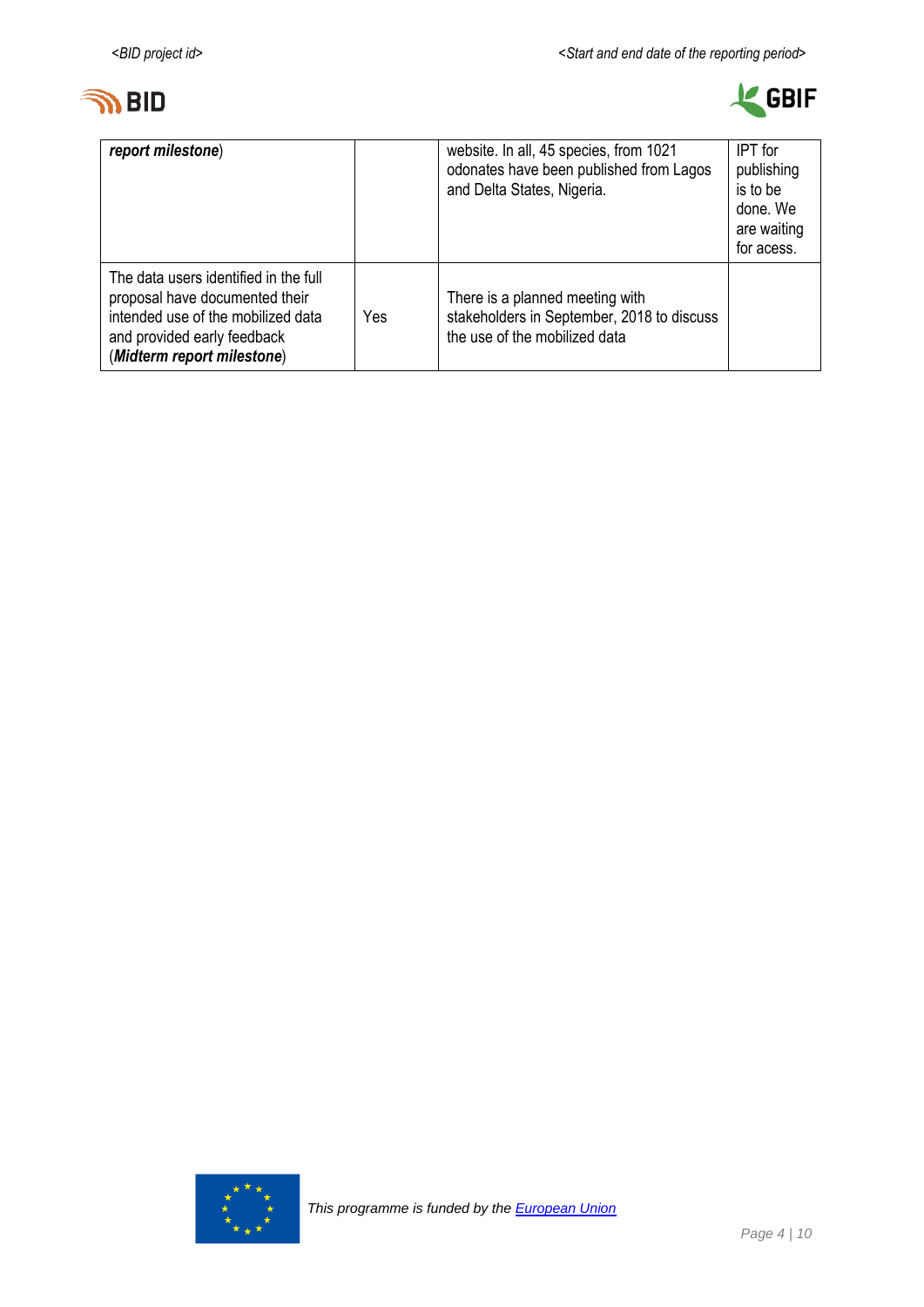



## **3.3. Project deliverables and activities**

*Refer to the table in section 2.2 "Deliverables, activities and reporting criteria" of your BID full proposal. Provide updates on the status of each of planned deliverables. In the event of unexpected delay, please provide detailed explanatory notes and indicate planned completion date. Add as many rows as needed.*

| <b>Deliverable</b>                                                                                                          | <b>Related activity</b>            | <b>Completed?</b><br>Yes/No | <b>Explanatory notes</b>                                                                                                                                                                                                                                                                                                                                                                                                                                                                                                                                                                                                                                                       | Sources of<br>verification                                                                              |
|-----------------------------------------------------------------------------------------------------------------------------|------------------------------------|-----------------------------|--------------------------------------------------------------------------------------------------------------------------------------------------------------------------------------------------------------------------------------------------------------------------------------------------------------------------------------------------------------------------------------------------------------------------------------------------------------------------------------------------------------------------------------------------------------------------------------------------------------------------------------------------------------------------------|---------------------------------------------------------------------------------------------------------|
| Effective network<br>amongst insectaries<br>and insect museum<br>stakeholders                                               | Stakeholders<br>Networking Meeting | Yes                         | Project inception meeting<br>was held with project<br>partners and other<br>stakeholders to establish<br>agreements on project<br>implementation and data<br>sharing as well as training<br>of team members.                                                                                                                                                                                                                                                                                                                                                                                                                                                                   | Attendance list of<br>participants                                                                      |
| Increase biodiversity<br>experts through<br>training in Data<br>Management and<br>sharing                                   | Capacity building                  | Yes                         | A 3-day workshop on<br>Digitization and<br>Mobilization of biological<br>data was held 25-27th<br>January and facilitated by<br>Drs. Kemabonta (PI) and<br>Onuminya (member of the<br>research team). Prof<br>Ogbogu made a short<br>presentation on the<br>importance of odonata in<br>monitoring the health and<br>quality of water bodies.<br>47 participants<br>(excluding those present<br>at the opening ceremony)<br>from 9 universities across<br>the country, 2 research<br>institutes and Ministry of<br>environment officers<br>(students, scientists,<br>insectary/museum<br>technicians and ministry of<br>environment<br>representatives) were in<br>attendance. | Website<br>announcement,<br>images and Video<br>recordings of the<br>workshop, list of<br>participants. |
| Develop a large scale<br>primary data resource<br>of about 10,000<br>odonates from<br>museums and<br>insectaries in Nigeria | Data Mobilization                  | Yes                         | A visit has been made to<br>three museums for<br>assessment of available<br>specimen/data and data<br>mobilization has started                                                                                                                                                                                                                                                                                                                                                                                                                                                                                                                                                 | A checklist of<br>about 50 species<br>is available. More<br>species are being<br>cleaned                |
| Publication of images<br>and linking of digitized                                                                           | Data Publication                   | Yes                         | This has just started                                                                                                                                                                                                                                                                                                                                                                                                                                                                                                                                                                                                                                                          | In progress                                                                                             |

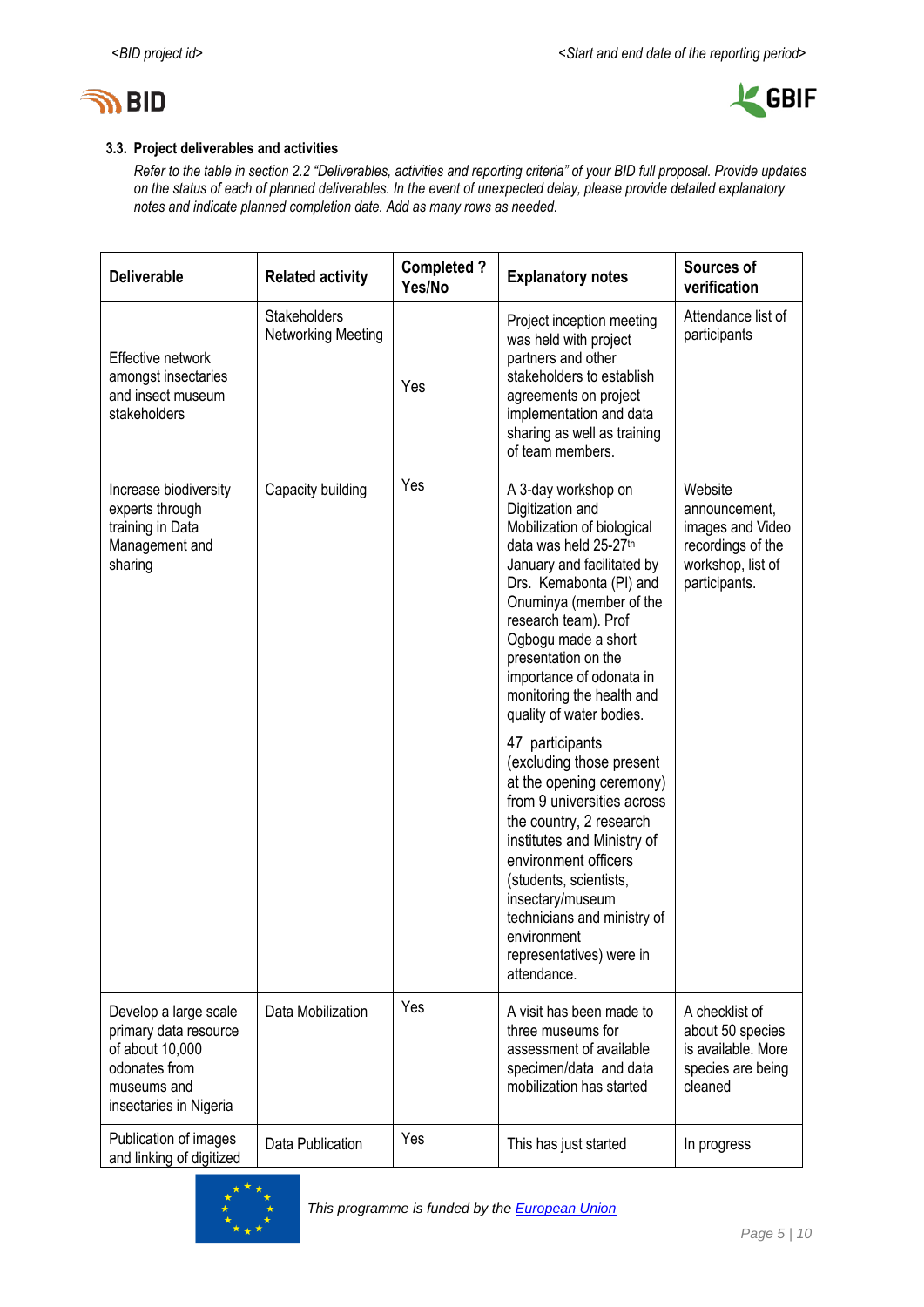



| records of odonates to<br>Museum samples                                  |                            |         |                        |      |
|---------------------------------------------------------------------------|----------------------------|---------|------------------------|------|
| Conservation of<br>protected areas with<br>respect to insect<br>diversity | <b>Insect Conservation</b> | Not yet | This is yet to be done | None |
| <b>Insect Species</b><br>Protection and Red<br>Listing                    | <b>Insect Conservation</b> | Not yet | This is yet to be done | None |

### **3.4. Datasets published on GBIF.org**

*Refer to the table in section 2.4 "Biodiversity data mobilization plan" of your BID full proposal. If the dataset is not yet published, please indicate the name of the institution that is expected to host the data when published in the column "DOI or URL/Planned hosting institution". Add as many rows as needed.*

| <b>Dataset title</b>     | <b>Publishing</b><br>institution                                            | <b>DOI or URL/Planned</b><br>hosting institution | Date/expected<br>date of<br>publication | <b>Explanatory</b><br>notes                                                                         |
|--------------------------|-----------------------------------------------------------------------------|--------------------------------------------------|-----------------------------------------|-----------------------------------------------------------------------------------------------------|
| <b>Odonate Specimens</b> | University of<br>Lagos, (UNILAG)<br>Lagos, Lagos<br><b>State</b>            |                                                  |                                         | The only sure<br>publishing URL is<br>that of GBIF. This<br>is planned to be<br>linked to the sites |
|                          | Obafemi Awolowo<br>University (OAU)<br>Ife Osun State                       | www.gbif.com<br>http://unilag.edu.ng             |                                         | for UNILAG,<br>OAU, LASU and<br><b>FUTA</b>                                                         |
|                          | <b>Federal University</b><br>of Technology,<br>(FUTA), Akure,<br>Ondo State | http://www.oauife.edu<br><u>.nq</u>              | In Progress                             |                                                                                                     |
|                          | Lagos State<br>University(LASU)<br>Lagos, Lagos<br><b>State</b>             |                                                  |                                         |                                                                                                     |

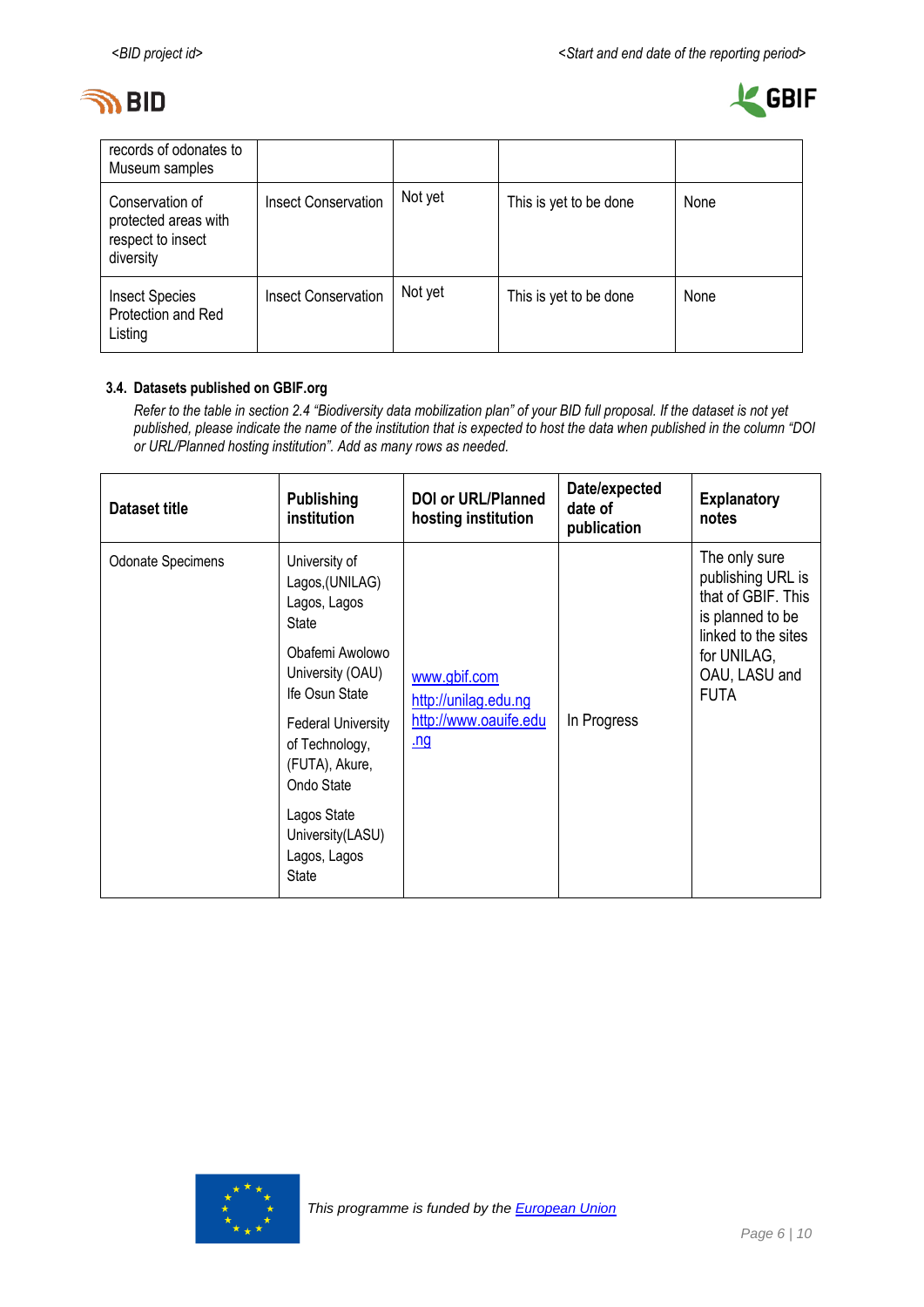



### **3.5. Examples of use of biodiversity data available through GBIF**

*Use the table to document use or planned use of data available through GBIF as part of your project. You may want to refer to the section 2.5 "Plan to support the integration of biodiversity information into policy and decision-making processes" of your BID full proposal. Please provide the DOI for datasets downloaded from GBIF in the "Contributing dataset(s)" column. Briefly describe how the data contribute or are planned to contribute in the "targeted application" column (ca. 50 words). Provide the date or approximate timeframe in months for the completion of activity in the "Date/time frame" column. Timeframe indicated may be after the completion of the project unless targeted application is one of the deliverables of your project. Please provide links to any documents or webpages documenting the use in the "Sources of verification" column. Add as many rows as needed.*

| <b>Targeted application</b>                                                   | Data user                                                                                                                                                     | Contributing<br>dataset(s)                                                      | Date/time<br>frame | Sources of<br>verification | <b>Notes</b> |
|-------------------------------------------------------------------------------|---------------------------------------------------------------------------------------------------------------------------------------------------------------|---------------------------------------------------------------------------------|--------------------|----------------------------|--------------|
| Species occurrence for<br>endangered species, Red<br>List Distribution Index. | Ministry of<br>Environment<br>University of<br>Lagos<br>Obafemi Awolowo                                                                                       | Insect<br><b>Species</b><br>Protection<br>and Red<br>Listing                    | January,<br>2019   | In Progress                |              |
|                                                                               | <b>University</b><br><b>Federal University</b><br>of Technology,<br>Akure.                                                                                    |                                                                                 |                    |                            |              |
| Geo-referenced list of<br>Odonate species in Nigeria.                         | <b>Federal Ministry</b><br>of Environment<br>University of<br>Lagos<br>Obafemi Awolowo<br>University<br><b>Federal University</b><br>of Technology,<br>Akure. | Conservation<br>of protected<br>areas with<br>respect to<br>insect<br>diversity | January,<br>2019   | In progress                |              |

#### **3.6. Events organized as part of the project**

*List all the events that have been organized as part of your project. Please provide links to any documents or webpages documenting the use in the "Sources of verification" column. Add as many rows as needed.*

| Organizing<br>institution | <b>Dates</b>                         | Number of<br>participants | Sources of<br>verification                    |
|---------------------------|--------------------------------------|---------------------------|-----------------------------------------------|
| University of<br>Lagos    | 25-27 <sup>th</sup> January,<br>2018 |                           | Images and Video<br>recordings                |
|                           |                                      | 47                        | Newspaper<br>publication on the<br>workshop,  |
|                           |                                      |                           | List of participants.<br>http://unilag.edu.ng |
|                           |                                      |                           |                                               |

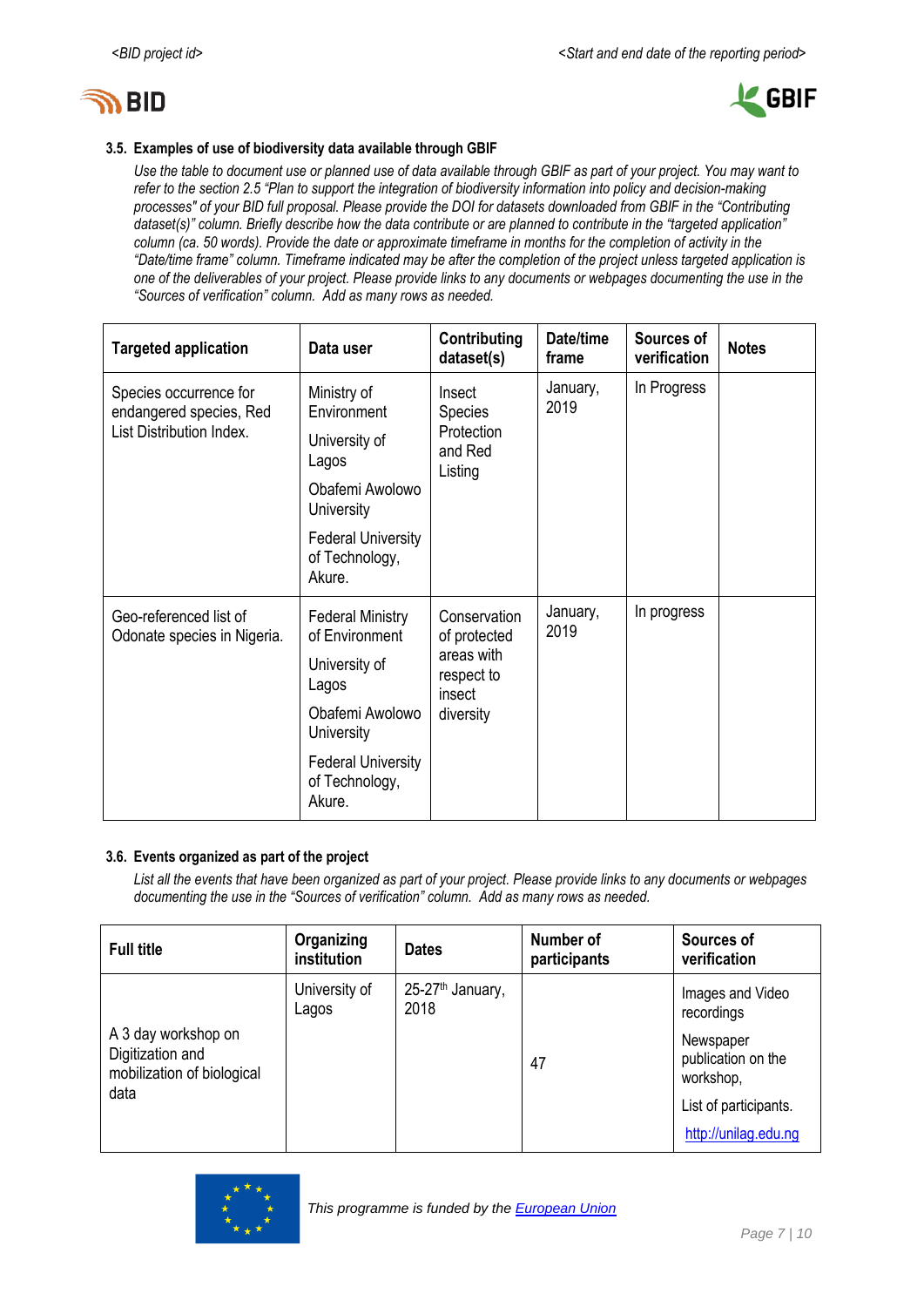# **IN BID**

 $\blacksquare$ 



# **4. Updated calendar for the BID project implementation and evaluation period**

*The calendar should be completed in the same way as in the Full Project Proposal, but should include any expected changes. Provide reasons for any expected changes in section 4.1 'Explanatory Notes'.*

<span id="page-7-0"></span>

| Implementation period start date and end date<br>(dd/mm/yy)         |   |                |   |                |                 |             |                |   |              |                                 |         |                   |         |              |   |                                                                     |
|---------------------------------------------------------------------|---|----------------|---|----------------|-----------------|-------------|----------------|---|--------------|---------------------------------|---------|-------------------|---------|--------------|---|---------------------------------------------------------------------|
| <b>Activity</b>                                                     |   | $\overline{2}$ | 3 | $\overline{4}$ | $5\overline{)}$ | $6^{\circ}$ | $\overline{1}$ | 8 | 9            |                                 |         | 10 11 12 13 14 15 |         |              |   | <b>Notes</b>                                                        |
| Early Progress evaluation & reporting                               |   |                | Χ | Χ              |                 |             |                |   |              |                                 |         |                   |         |              |   |                                                                     |
| Mid-term evaluation & reporting                                     |   |                |   |                |                 |             | X              | X |              |                                 |         |                   |         |              |   |                                                                     |
| BID Capacity Enhancement workshop - Data                            |   |                |   |                |                 |             |                |   |              |                                 |         |                   |         |              |   |                                                                     |
| mobilization and publication (Online training -                     |   |                | χ |                |                 |             |                |   |              |                                 |         |                   |         |              |   |                                                                     |
| Participation is mandatory)                                         |   |                |   |                |                 |             |                |   |              |                                 |         |                   |         |              |   |                                                                     |
| BID Capacity Enhancement workshop - Data use                        |   |                |   |                | X               |             |                |   |              |                                 |         |                   |         |              |   |                                                                     |
| (Online training - Participation is mandatory)                      |   |                |   |                |                 |             |                |   |              |                                 |         |                   |         |              |   |                                                                     |
| <b>Stakeholders Networking Meeting</b>                              | X | X              |   |                |                 |             |                |   |              |                                 |         |                   |         |              |   | Copies of MOU yet to be signed                                      |
| Capacity building                                                   |   |                |   | X              |                 |             |                |   |              |                                 |         |                   |         |              |   | Increase biodiversity experts achieved                              |
| Data Mobilization                                                   |   |                |   | $\mathsf{X}$   | $\mathsf{X}$    |             |                |   |              | $x$ $x$ $x$ $x$ $x$ $x$ $x$ $x$ |         |                   |         |              |   | Large scale primary data resource of about 10,000 odonates from     |
|                                                                     |   |                |   |                |                 |             |                |   |              |                                 |         |                   |         |              |   | museums and insectaries in Nigeria will be established by uploading |
|                                                                     |   |                |   |                |                 |             |                |   |              |                                 |         |                   |         |              |   | digitized specimens on GBIF portal as well as cleaned data set with |
|                                                                     |   |                |   |                |                 |             |                |   |              |                                 |         |                   |         |              |   | complete Geo references                                             |
| Data Publication                                                    |   |                |   |                | Χ               | X           | X              | X | $\mathsf{X}$ |                                 | $X$ $X$ | $\times$          | $\sf X$ | $\mathsf{X}$ |   | Links to published data will be easily accessible.                  |
| Stakeholders end of project Meeting                                 |   |                |   |                |                 |             |                |   |              |                                 |         |                   |         |              | Χ |                                                                     |
| Insect Species Protection and Red Listing                           |   |                |   |                |                 |             |                |   |              |                                 |         |                   |         | X            |   | <b>IUCN Red list index</b>                                          |
| Conservation of protected areas with respect to insect<br>diversity |   |                |   |                |                 |             |                |   |              |                                 |         |                   |         | χ            | X | Draft Bill in process.                                              |

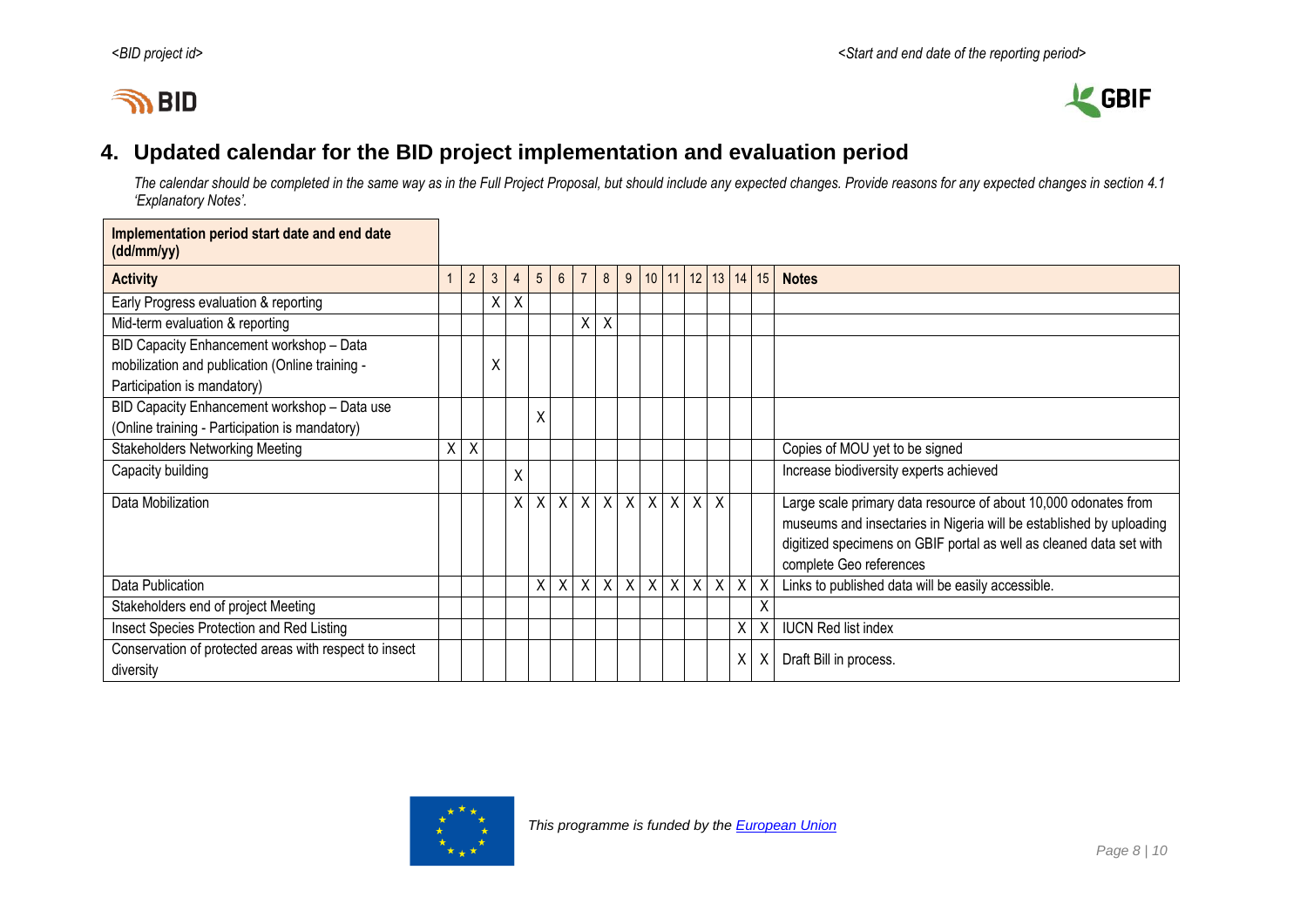



| <b>Evaluation period start date and end date</b><br>(dd/mm/yy) |          |              |
|----------------------------------------------------------------|----------|--------------|
| <b>Activity</b>                                                | $\Omega$ | <b>Notes</b> |
| Final financial and narrative reporting                        | $X \mid$ |              |
|                                                                |          |              |
|                                                                |          |              |

### **4.1. Explanatory notes:**

**5. No** adjustment was made to the timeline.